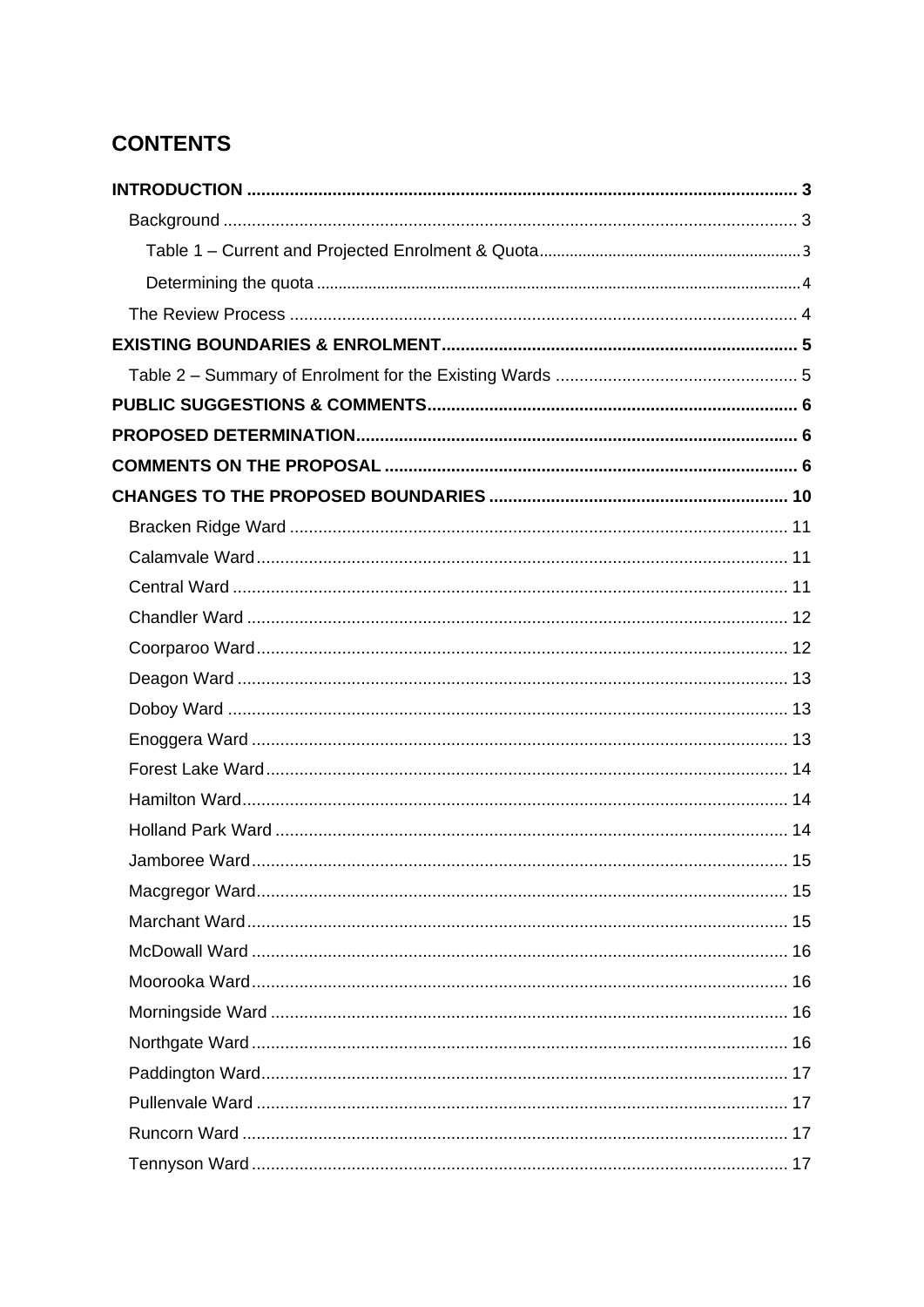| <b>APPENDIX A</b> | Maps of Council Wards for 2020 Election              |
|-------------------|------------------------------------------------------|
| <b>APPENDIX B</b> | Referral                                             |
| <b>APPENDIX C</b> | Suggestions Notice & Public Submissions              |
| <b>APPENDIX D</b> | Comments on Suggestions Notice & Public Submissions  |
| <b>APPENDIX E</b> | Proposed Determination Report & Maps                 |
| <b>APPENDIX F</b> | Comments on the Proposal Notice & Public Submissions |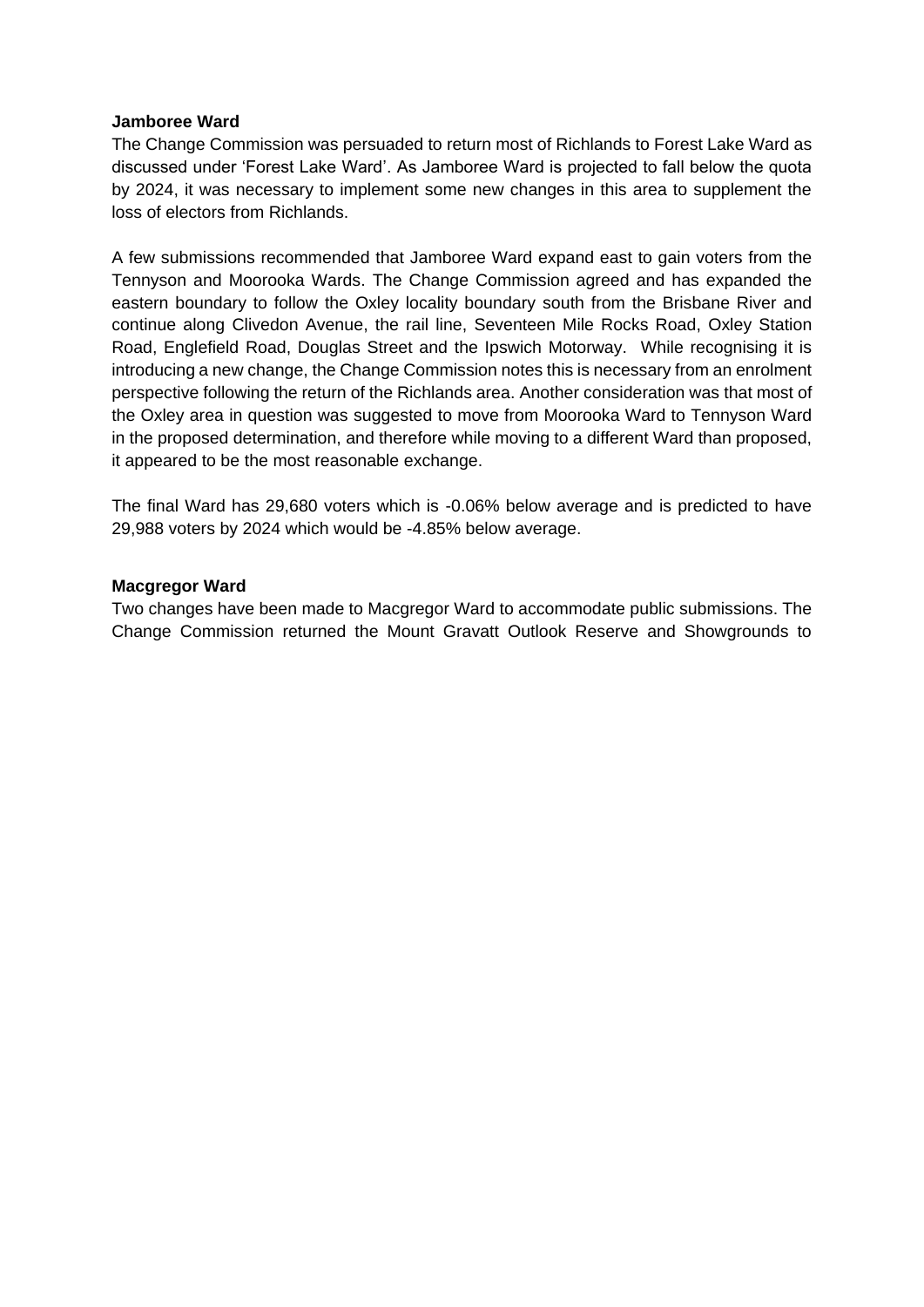#### <span id="page-15-0"></span>**McDowall Ward**

As discussed under 'Bracken Ridge Ward' and 'Marchant Ward', the Change Commission was persuaded by public submissions to reverse the proposed changes in the Carseldine area, retaining the existing boundaries between the McDowall, Bracken Ridge and Marchant Wards.

A minor modification to the south-eastern boundary of this Ward has been implemented to accommodate a suggestion for the boundary to continue along Shand Street to Kedron Brook, rather than deviating to Sheehy Street. This change does not affect any voters.

The final Ward has 30,281 voters which is 1.96% above average and is predicted to have 31,822 voters by 2024 which would be 0.97% above average.

#### <span id="page-15-1"></span>**Moorooka Ward**

As discussed under 'Coorparoo Ward', the Change Commission was persuaded by suggestions opposing the division of Annerley into three wards. The portion of Annerley west of Ipswich Road in Coorparoo Ward has been transferred into Moorooka Ward as recommended.

In doing so, this enabled a large portion of Tarragindi to be returned to Holland Park Ward as requested by public submissions and discussed under 'Holland Park Ward'. A change between the Moorooka and Runcorn Wards has also been actioned as a result of a public suggestion so that the boundary follows Boundary Road instead of the smaller streets proposed. Another minor realignment has been made so that the boundary between the Tennyson and Moorooka Ward continues to follow Ipswich Road further south before connecting to the Moolabin Creek, transferring 10 voters into Tennyson Ward.

The final Ward has 28,846 voters which is -2.87% below average and is predicted to have 29,787 voters by 2024 which would be -5.48% below average.

# <span id="page-15-2"></span>**Morningside Ward**

The Change Commission was persuaded by suggestions to reverse the proposed realignments in the Camp Hill area, thereby mostly reinstating the existing boundaries between the Coorparoo, Doboy and Morningside Wards. The only change to the boundary between the Morningside and Doboy Wards is that it follows roads south of Darcy Road to Old Cleveland Road without deviating around properties as it does currently. As a result of returning the boundary in the Camp Hill area, the requests to retain the section of Cannon Hill currently in Morningside Ward were unable to be accommodated, as Doboy Ward would fall below the legislated quota.

The final Ward has 28,739 voters which is -3.23% below average and is predicted to have 29,897 voters by 2024 which would be -5.13% below average.

# <span id="page-15-3"></span>**Northgate Ward**

Two submitters expressed support for the proposed transfer of part of Chermside out of Northgate Ward and into Marchant Ward. The proposed boundaries have been accepted as the final boundaries for this Ward.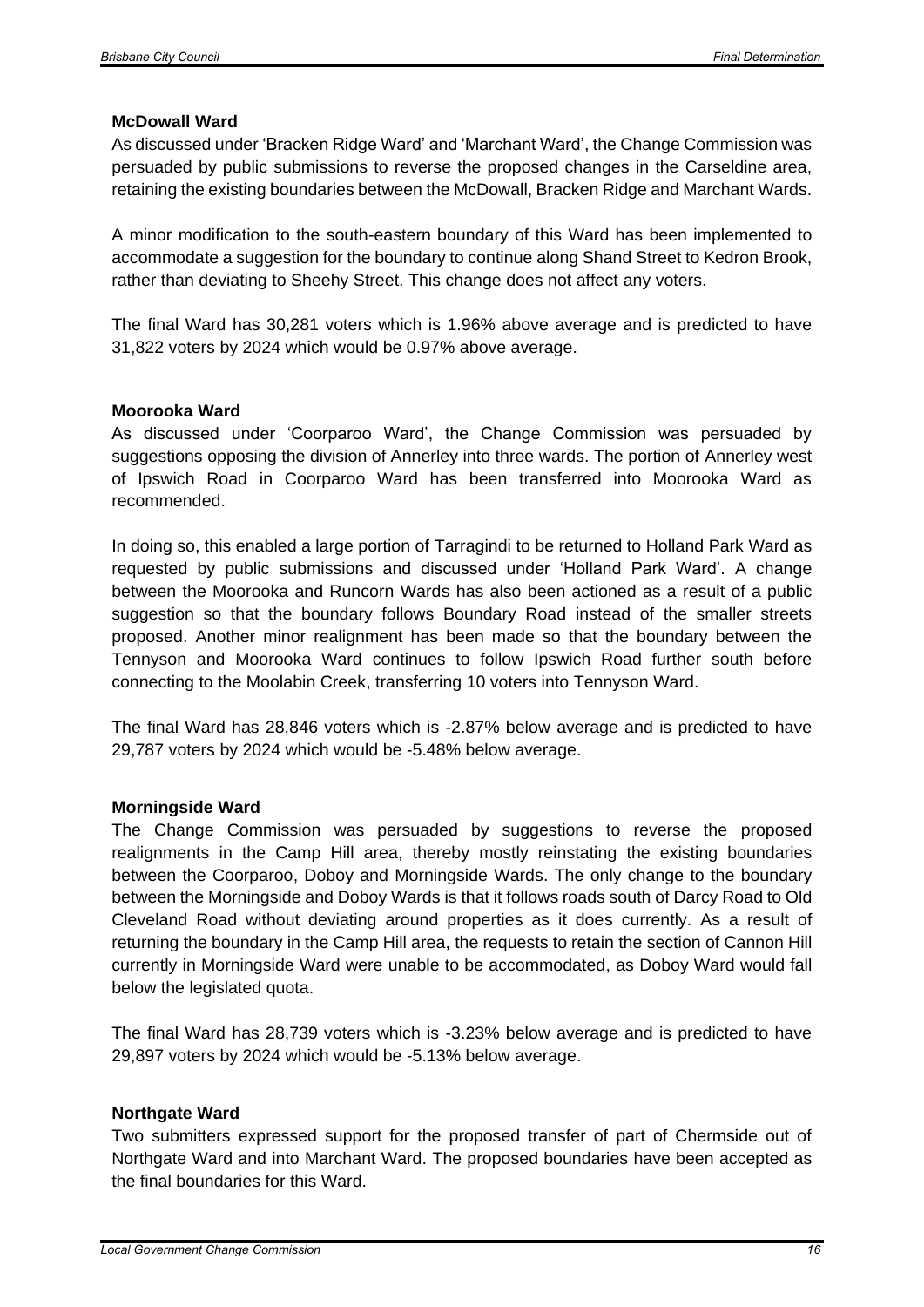#### <span id="page-16-0"></span>**Paddington Ward**

A number of submitters including a petition with multiple signatories, objected to the proposed transfer of a small portion of Auchenflower from Paddington Ward into Walter Taylor Ward. Some of these comments proposed alternative boundaries such as Croydon Street or Sylvan Road, noting these are more significant roadways than Dixon Street.

The Change Commission supported this request and has modified the boundary to follow Croydon Street, Sylvan Road and the rail line, thereby reuniting the Auchenflower suburb in Paddington Ward and following more significant roadways in the area.

The final Ward has 31,143 voters which is 4.86% above average and is predicted to have 32,793 voters by 2024 which would be 4.05% above average.

#### <span id="page-16-1"></span>**Pullenvale Ward**

Two comments discussed Pullenvale Ward, with one expressing support for the unification of a greater portion of Chapel Hill and another recommending the boundary follow the creek instead of Chapel Hill Road, transferring some additional streets into Walter Taylor Ward.

The Change Commission was not persuaded to alter the proposed boundary, noting Chapel Hill residents west of Chapel Hill Road have connectivity with neighbouring suburbs such as Kenmore via Moggill Road and other smaller connecting roads.

The proposed boundaries have been accepted as the final boundaries for this Ward.

#### <span id="page-16-2"></span>**Runcorn Ward**

A single change has been implemented for Runcorn Ward after a submitter recommended the boundary between the Runcorn, Macgregor and Moorooka Wards follow Boundary Road and McCullough Street instead of minor roads. As the Change Commission has made a concerted effort to select easily identifiable boundaries, it supported this submission.

The final Ward has 29,991 voters which is 0.98% above average and is predicted to have 30,739 voters by 2024 which would be -2.46% below average.

#### <span id="page-16-3"></span>**Tennyson Ward**

The Change Commission was persuaded by public submissions to return Richlands to Forest Lake Ward and has adopted recommendations to extend the eastern boundary of Jamboree Ward to gain parts of Oxley. The shared boundary between the Tennyson and Jamboree Wards follows the Oxley locality boundary, the rail line, Seventeen Mile Rocks Road, Oxley Station Road, Englefield Road, Douglas Street and connects with the Ipswich Motorway. For more information, see 'Forest Lake Ward' and 'Jamboree Ward'.

The final Ward has 28,160 voters which is -5.18% below average and is predicted to have 30,559 voters by 2024 which would be -3.03% below average.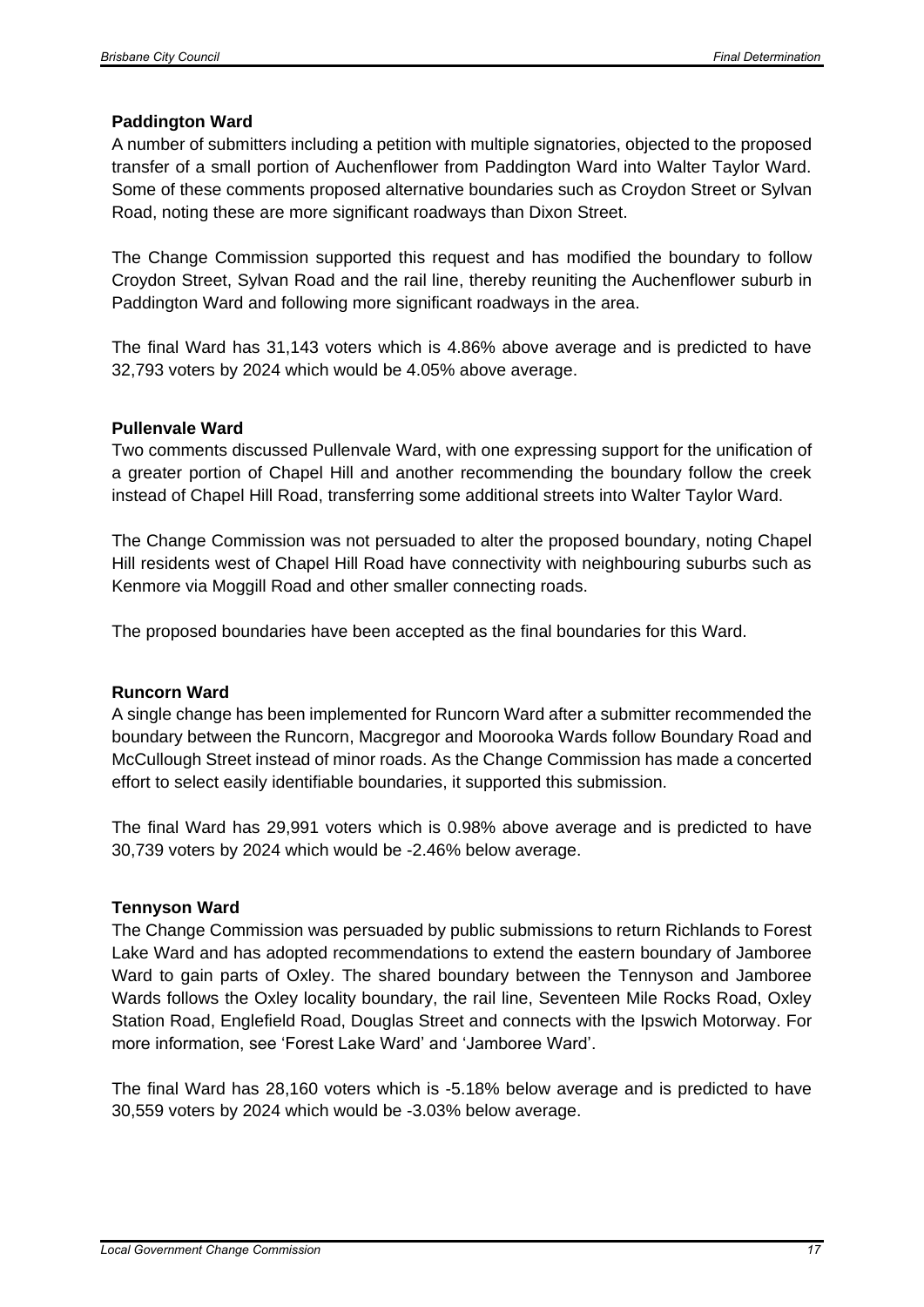### <span id="page-17-0"></span>**The Gabba Ward**

The Change Commission was not persuaded by suggestions to alter The Gabba Ward. While it notes some submitters would have preferred other areas such as Dutton Park to have been removed, it selected East Brisbane and part of Woolloongabba due to the higher levels of growth in these areas. The primary goal in establishing these boundaries, has been to try and contain the significant growth that is anticipated while aligning to describable features such as roads. Based on the latest information available, the Change Commission is confident the final boundaries will keep The Gabba Ward in quota for the foreseeable future.

The final Ward has 26,942 voters which is -9.28% below average and is predicted to have 33,541 voters by 2024 which would be 6.43% above average.

#### <span id="page-17-1"></span>**The Gap Ward**

Two submitters indicated their support for the proposed boundaries of The Gap Ward. One noted their support for the unification of Bardon in Paddington Ward and the majority of Keperra in this Ward, while the other stated the proposed boundaries make appropriate use of natural and man-made boundaries. A modification has been made so the boundary follows the Keperra suburb boundary to Samford Road, adding three electors from Enoggera Ward.

The final Ward has 30,779 voters which is 3.64% above average and is predicted to have 31,397 voters by 2024 which would be -0.38% below average.

#### <span id="page-17-2"></span>**Walter Taylor Ward**

As discussed under 'Paddington Ward', the Change Commission was persuaded by public submissions to keep Auchenflower united and has modified the boundary to follow more significant roadways in the area.

One public submission also recommended a change in the Chapel Hill area between the Pullenvale and Walter Taylor Wards. This was not implemented and is discussed under 'Pullenvale Ward'.

The final Ward has 30,134 voters which is 1.47% above average and is predicted to have 31,515 voters by 2024 which would be 0% above average.

# <span id="page-17-3"></span>**Wynnum-Manly Ward**

Some submissions recommended that the suburb of Manly West remain split between Wynnum-Manly Ward and Doboy Ward, to accommodate submissions regarding Camp Hill and Cannon Hill. One comment suggested the boundary follow Radford Road and Manly Road, rather than Radford Road and the series of minor roads in use currently.

While the Change Commission would have preferred to keep the Manly West suburb united in Wynnum-Manly Ward as was proposed, to accommodate the public submissions regarding Camp Hill, it has adopted the recommendations for the boundary to follow Radford and Manly Roads. For more information, see 'Doboy Ward'.

The final Ward has 28,406 voters which is -4.35% below average and is predicted to have 29,899 voters by 2024 which would be -5.13% below average.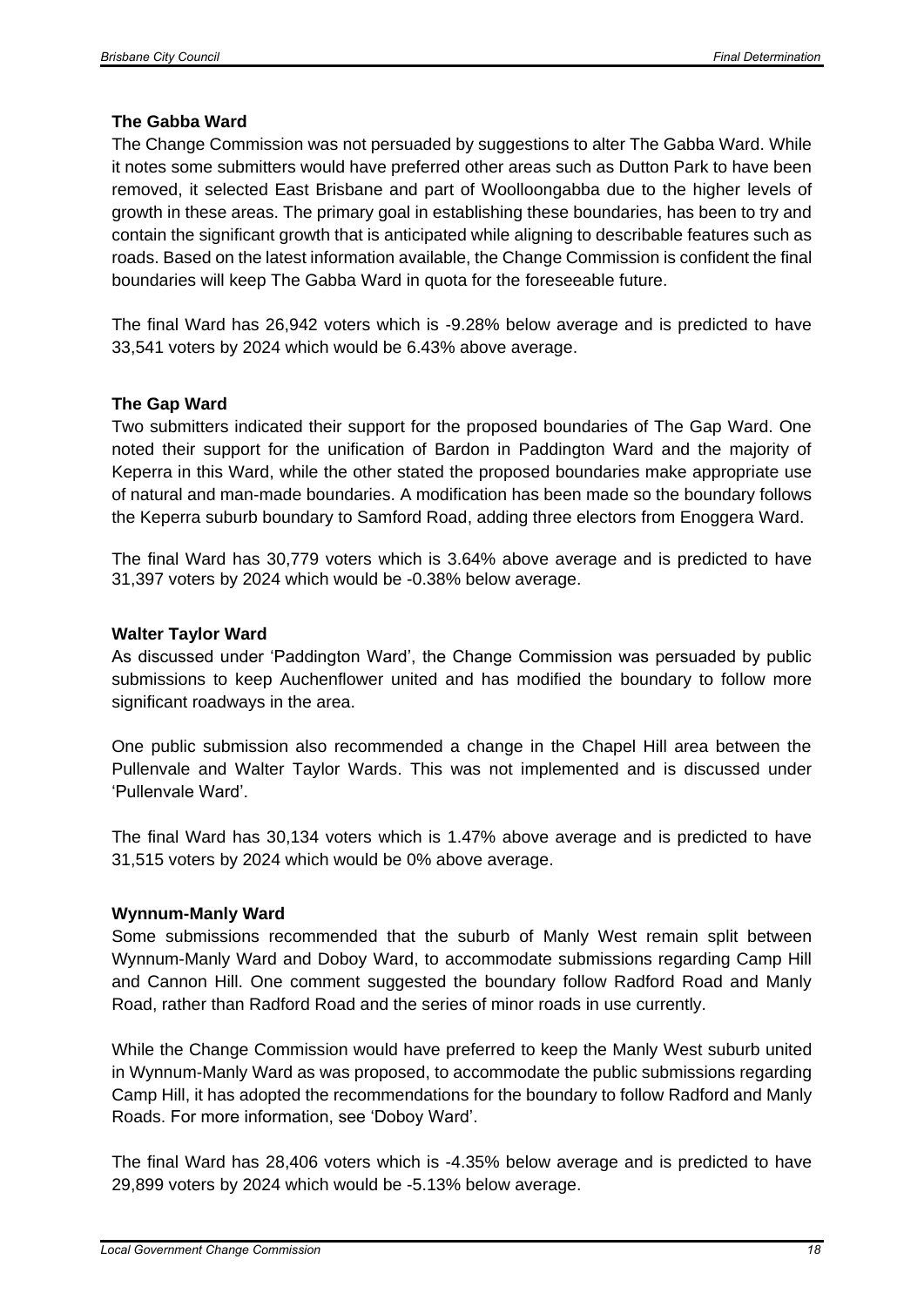# <span id="page-18-0"></span>**FINAL DETERMINATION**

After assessing the material submitted and having considered the requirements of the Act, the Change Commission is satisfied the final boundaries meet the enrolment requirements of the Act. It therefore recommends the proposed boundaries, with the aforementioned modifications, become the final wards for the Brisbane City Council.

The reasoning for these changes is provided in the 'Changes to the Proposed Boundaries' section of the report.

It is noted that the implementation of this recommendation is expected to result in the following ward enrolment:

<span id="page-18-1"></span>

| Table 3 - Summary of Enrolment for the Final Wards |                                         |                                                 |                                                          |                                                                     |  |
|----------------------------------------------------|-----------------------------------------|-------------------------------------------------|----------------------------------------------------------|---------------------------------------------------------------------|--|
| <b>Ward</b>                                        | <b>Enrolment</b><br>as at<br>31/01/2019 | % Deviation<br>from Average<br><b>Enrolment</b> | <b>Projected</b><br><b>Enrolment as at</b><br>31/03/2024 | % Deviation<br>from Projected<br><b>Average</b><br><b>Enrolment</b> |  |
| <b>Bracken Ridge</b>                               | 29,568                                  | $-0.44$                                         | 30,399                                                   | $-3.54$                                                             |  |
| Calamvale                                          | 29,717                                  | 0.06                                            | 31,217                                                   | $-0.95$                                                             |  |
| Central                                            | 28,538                                  | $-3.91$                                         | 33,154                                                   | 5.2                                                                 |  |
| Chandler                                           | 29,279                                  | $-1.41$                                         | 30,041                                                   | $-4.68$                                                             |  |
| Coorparoo                                          | 29,934                                  | 0.79                                            | 32,742                                                   | 3.89                                                                |  |
| Deagon                                             | 31,893                                  | 7.39                                            | 33,150                                                   | 5.19                                                                |  |
| Doboy                                              | 28,175                                  | $-5.13$                                         | 29,848                                                   | $-5.29$                                                             |  |
| Enoggera                                           | 30,746                                  | 3.53                                            | 32,320                                                   | 2.55                                                                |  |
| <b>Forest Lake</b>                                 | 30,059                                  | 1.21                                            | 32,431                                                   | 2.91                                                                |  |
| Hamilton                                           | 29,407                                  | $-0.98$                                         | 33,428                                                   | 6.07                                                                |  |
| <b>Holland Park</b>                                | 30,584                                  | 2.98                                            | 31,778                                                   | 0.83                                                                |  |
| Jamboree                                           | 29,680                                  | $-0.06$                                         | 29,988                                                   | $-4.85$                                                             |  |
| Macgregor                                          | 27,850                                  | $-6.22$                                         | 29,628                                                   | $-5.99$                                                             |  |
| Marchant                                           | 31,266                                  | 5.28                                            | 33,339                                                   | 5.79                                                                |  |
| McDowall                                           | 30,281                                  | 1.96                                            | 31,822                                                   | 0.97                                                                |  |
| Moorooka                                           | 28,846                                  | $-2.87$                                         | 29,787                                                   | $-5.48$                                                             |  |
| Morningside                                        | 28,739                                  | $-3.23$                                         | 29,897                                                   | $-5.13$                                                             |  |
| Northgate                                          | 30,727                                  | 3.46                                            | 32,098                                                   | 1.85                                                                |  |
| Paddington                                         | 31,143                                  | 4.86                                            | 32,793                                                   | 4.05                                                                |  |
| Pullenvale                                         | 31,317                                  | 5.45                                            | 31,886                                                   | 1.18                                                                |  |
| Runcorn                                            | 29,991                                  | 0.98                                            | 30,739                                                   | $-2.46$                                                             |  |
| Tennyson                                           | 28,160                                  | $-5.18$                                         | 30,559                                                   | $-3.03$                                                             |  |
| The Gabba                                          | 26,942                                  | $-9.28$                                         | 33,541                                                   | 6.43                                                                |  |
| The Gap                                            | 30,779                                  | 3.64                                            | 31,397                                                   | $-0.38$                                                             |  |
| <b>Walter Taylor</b>                               | 30,134                                  | 1.47                                            | 31,515                                                   | $\mathbf 0$                                                         |  |
| Wynnum-Manly                                       | 28,406                                  | $-4.35$                                         | 29,899                                                   | $-5.13$                                                             |  |